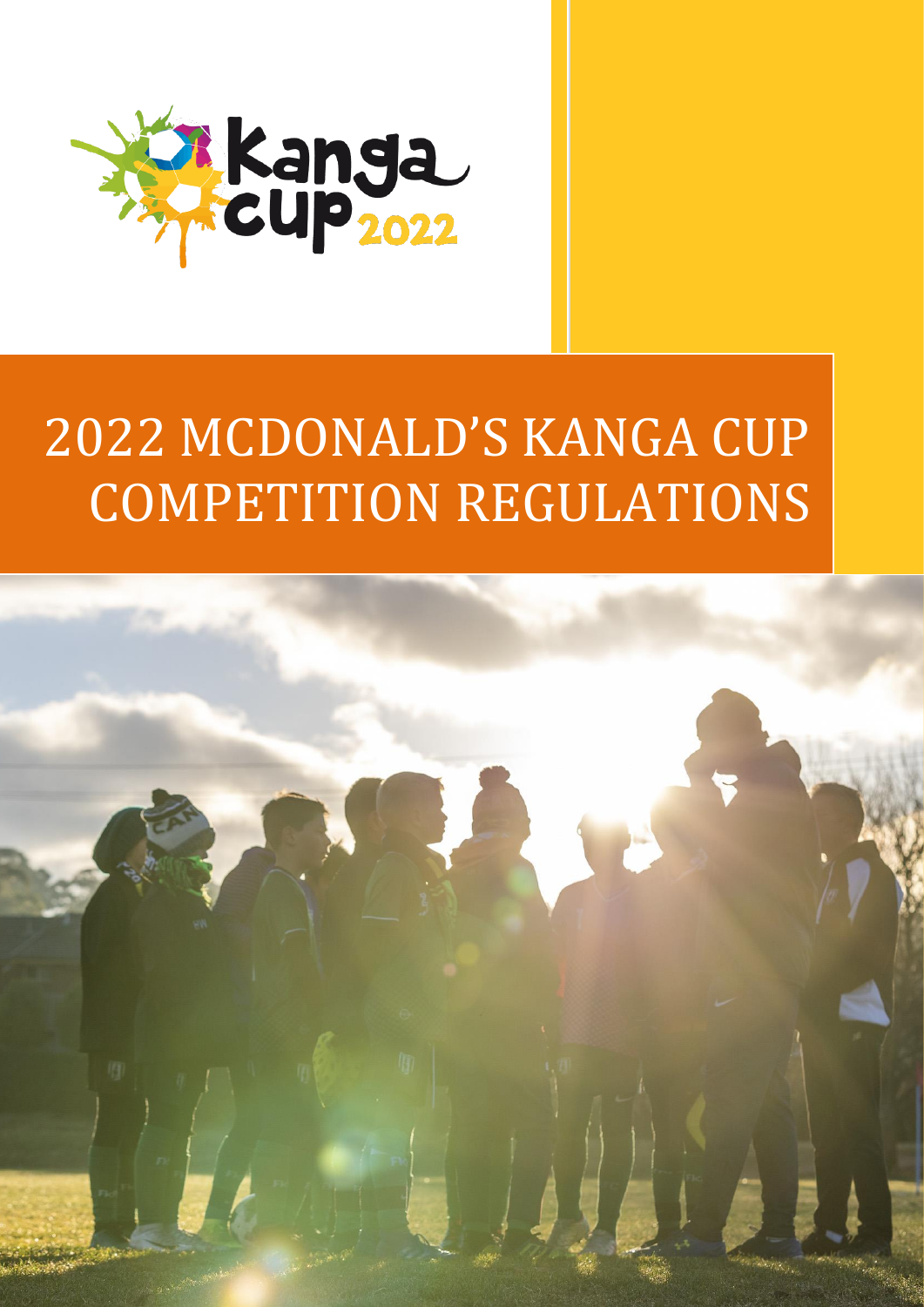# **TABLE OF CONTENTS**

| <b>SECTION 1: ORGANISATION</b>                 | 2  |
|------------------------------------------------|----|
| <b>SECTION 2: TECHNICAL REGULATIONS</b>        | 4  |
| <b>SECTION 3: ELIGIBILITY AND REGISTRATION</b> | 10 |
| SECTION 4: MATCH CARDS AND ONLINE RESULTS      | 15 |
| <b>SECTION 5: REFEREES</b>                     | 16 |
| <b>SECTION 6: EQUIPMENT REGULATIONS</b>        | 16 |
| <b>SECTION 7: PHOTOGRAPHY</b>                  | 18 |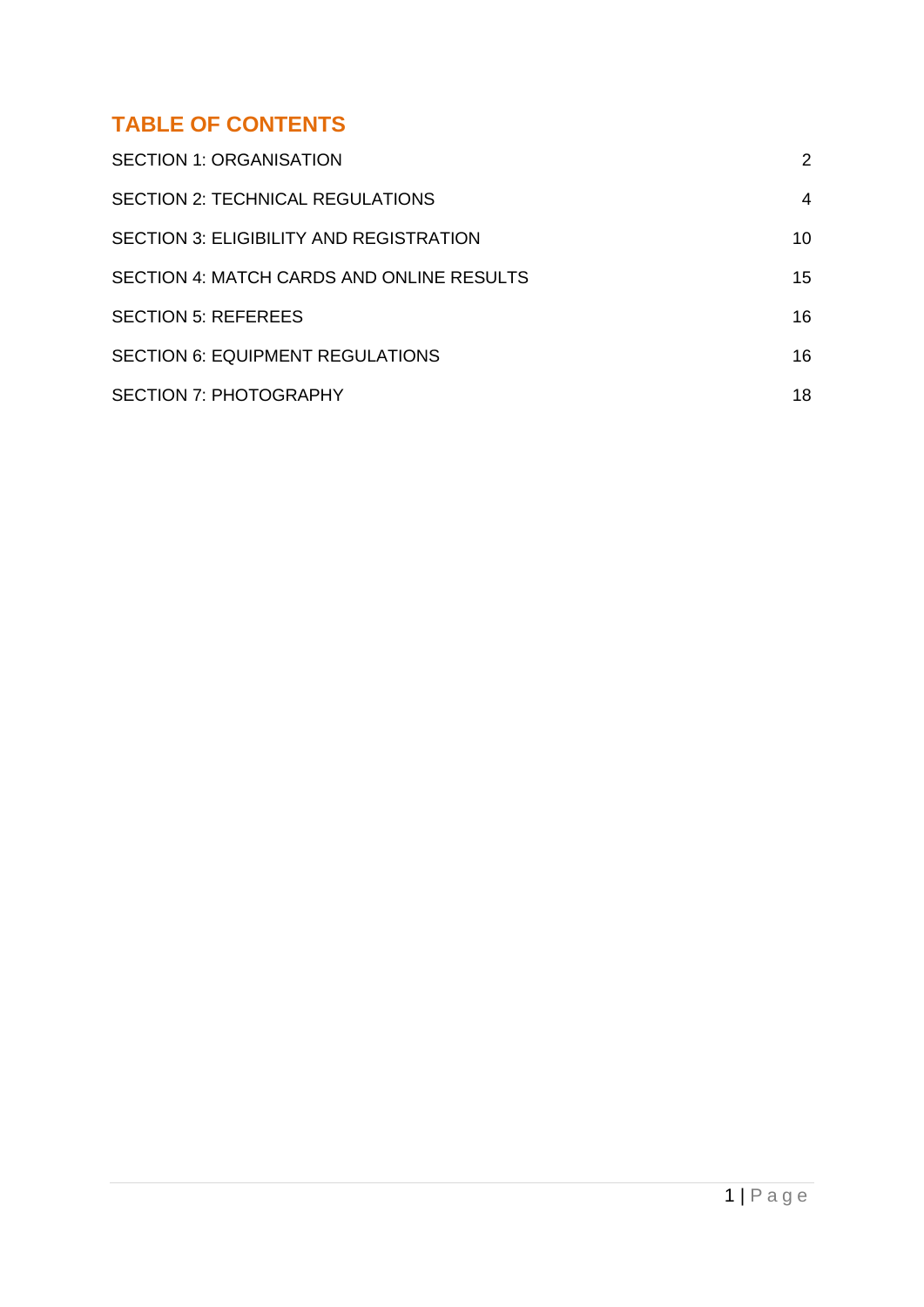# <span id="page-2-0"></span>**SECTION 1: ORGANISATION**

#### **1.1Application and Definitions**

- a. Where the McDonald's Kanga Cup Competition Regulations are silent on any particular aspect, then all Teams, affiliated bodies and organisations shall first have regard to the Constitution, By-Laws, FA rules and regulations and where applicable rules and regulations of the Asian Football Confederation and FIFA.
- b. If any part of the McDonald's Kanga Cup Competition Regulations is void, then that part shall be severable and will not affect the enforceability of the remaining sections of these Regulations.
- c. The KCOC will interpret and apply all articles of these, and any such interpretation or application will be final and binding on all parties.
- d. These Regulations apply to Participants in the following Tournament unless stated otherwise:
	- i. McDonald's Kanga Cup
- e. Unless stated otherwise, within these Regulations:

**Away Team** means the Team listed second in the draw

**CF** means Capital Football.

**Championship Stage** means the Matches played as part of the Finals series following the conclusion of the Group Stage.

**Competition** means all Matches that are played during the McDonald's Kanga Cup, encompassing the Group Stage, Championship Stage and Consolation Matches

**Consolation Matches** means Matches which are played after the Group Stage for Teams who do not qualify for the Championship Stage

**Division** means the playing level in which the Team is participating

**FA** means Football Australia

**FFA Number** means a Player's national registration number

**FIFA** means Federation Internationale De Football Association

**Group Stage** means those Matches included in regular season played between Teams in the group, not including the Championship Stage or Consolation Matches

**Home Team** means the Team listed first on the draw

**KC** means McDonald's Kanga Cup

**KCDR** means the McDonald's Kanga Cup Disciplinary Regulations

**KCOC** means the McDonald's Kanga Cup Organising Committee

**Match** means a game of Football

**Match Official** means a referee, game leader, assistant referee, fourth official or referee coach

**Match Card** means the card where team lists, shirt numbers and scores are posted

**Player** means a person who is registered to play in a Team in the Tournament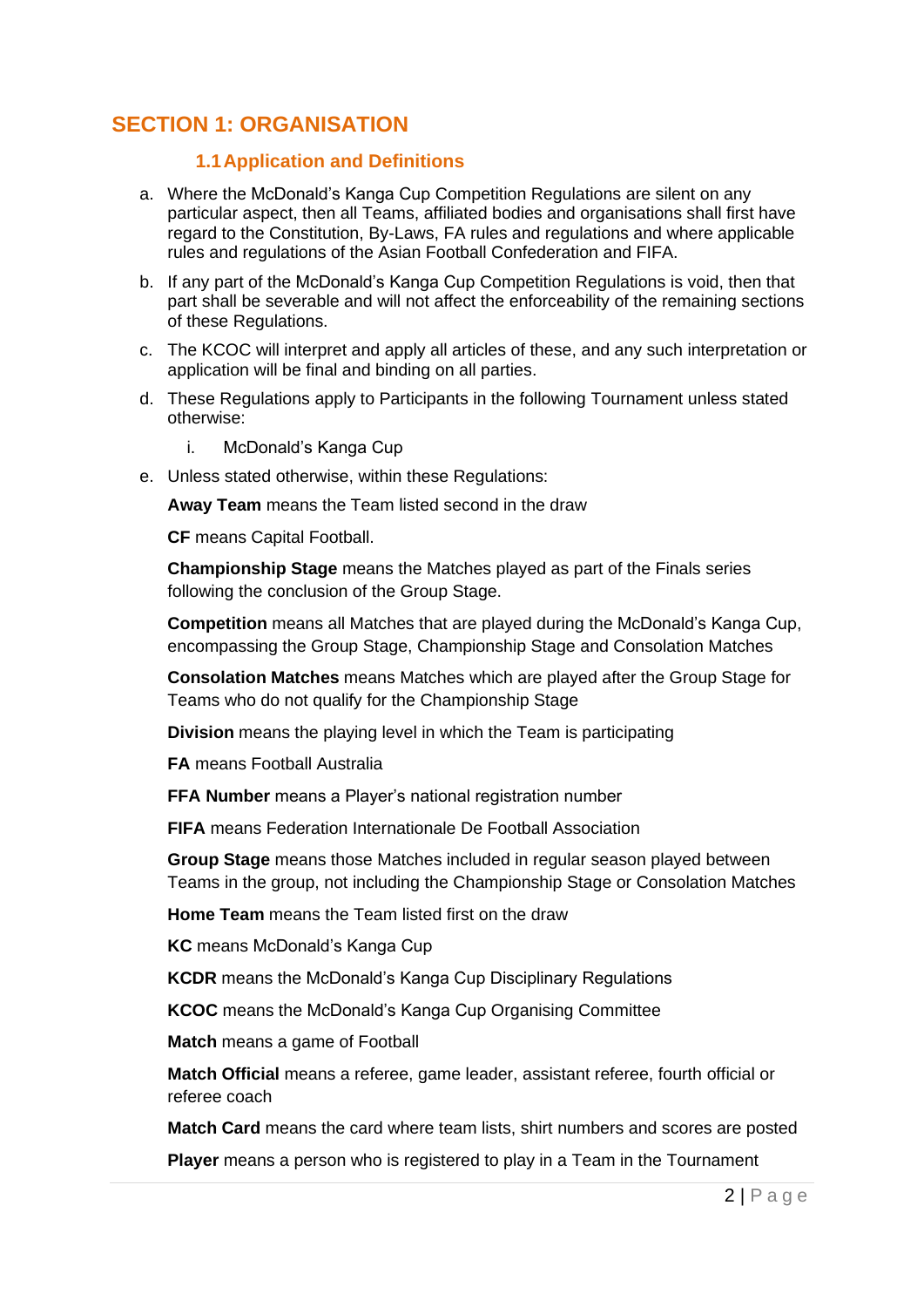**Pools** means the arranging of Teams within a Division into smaller groups for Competition purposes

**Regulations** means the McDonald's Kanga Cup Competition Regulations

**Team Official** means any registered participant of the Team other than a Player

**Team** means a group of Players fielded by a Club to participate in the McDonald's Kanga Cup

**Tournament** means the entire McDonald's Kanga Cup, encompassing all Matches, events and ceremonies which may take place

## **1.2Control of Competitions**

a. The administrative control and conduct of the Competition are vested in the McDonald's Kanga Cup Organising Committee (KCOC)

#### **1.3Alterations**

a. The KCOC will have the power to make changes to or rescind the Tournament program, Tournament Regulations and/or scheduling of fixtures at any time in the lead up to and during the Tournament. The organisers also reserve the right to change, amend and/or update any information in these Regulations

#### **1.4Disciplinary Sanctions and Proceedings**

a. All Teams, Players, Team Officials, referees, spectators, or any person participating in any manner at the Tournament will submit exclusively to the jurisdiction of the McDonald's Kanga Cup Disciplinary Regulations

#### **1.5Consequences for Breach**

a. Any breach of these Regulations or failure to comply with any direction therein may result in a fine or other sanction pursuant to the KCDR

#### **1.6Unforeseeable Circumstances**

a. Nothing in the Regulations shall prevent the KCOC from approving a course of action to meet unforeseeable circumstances not covered by the Regulations

#### **1.7Special Consideration**

- a. The KCOC will have the power to consider individual circumstances outside the prescribed limits of the Regulations should it be clear that those special considerations are in the interests of the game
- b. The decision by the KCOC to review and consider individual circumstances under this section is not subject to appeal or review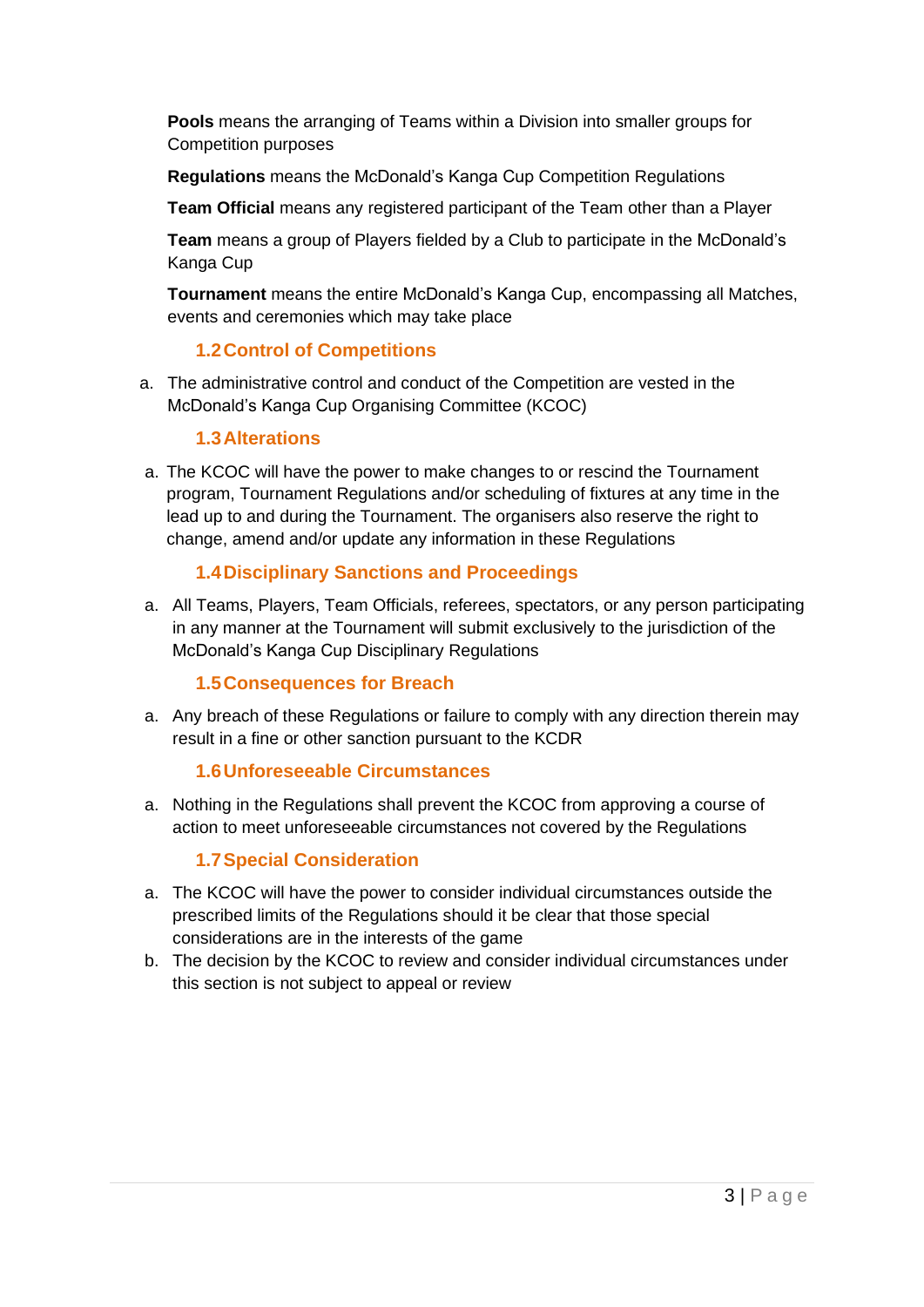# <span id="page-4-0"></span>**SECTION 2: TECHNICAL REGULATIONS**

#### **2.1Matches Played in Accordance with the Laws of the Game**

- a. All fixtures shall be played in compliance with the Regulations in force at the time and in accordance with FA and Capital Football By-Laws, regulations, codes, and directives, and under the Laws of the Game as approved by FIFA except where specifically stated in these Regulations
- b. For U9-11 Competitions MiniRoos National Playing Formats and Rules apply with the addition of publishing of match results and points tables, and the occurrence of a Championship Stage

#### **2.2Competition Format**

a. The Tournament will be played as a group Stage followed by a Championship Stage with the possibility of consolation matches for teams not involved in the Championship Stage

#### **2.3Group Stage (Pool Matches)**

- a. Competitions may be split into Pools depending on the number of teams who nominate. The KCOC will determine the placement of teams into pools.
- b. The Group Stage will comprise of teams playing all the other teams in their pool once
- c. The positions within the group stage will be determined using the following points for results
	- i. Win: 3 Points
	- ii. Draw: 1 Point
	- iii. Loss: 0 Points
	-
	- iv. Forfeit For: 3 Points (+3 Goal Difference)<br>v. Forfeit Against: 0 Points (-3 Goal Difference) v. Forfeit Against: 0 Points (-3 Goal Difference)
- d. In instances where teams are equal on points at the conclusion of the group stage, the following will be used to determine positions (in order as listed below):
	- i. The team with the greater goal difference
	- ii. The team with the most goals for
	- iii. Head-to-head result/s between the involved teams (where only two teams are to be separated)
	- iv. Head-to-head goal difference between the involved teams (where only two teams are to be separated)
	- v. Random draw by the KCOC

#### **2.4Championship Stage**

- a. The Championship Stage may consist of a combination of quarter, semi, grand finals, and consolation Matches where appropriate
- b. Qualification to and the format of the Championship Stage Matches will be determined by the number of teams in each individual division
- c. Grand finals for all divisions will take place on the final day of the tournament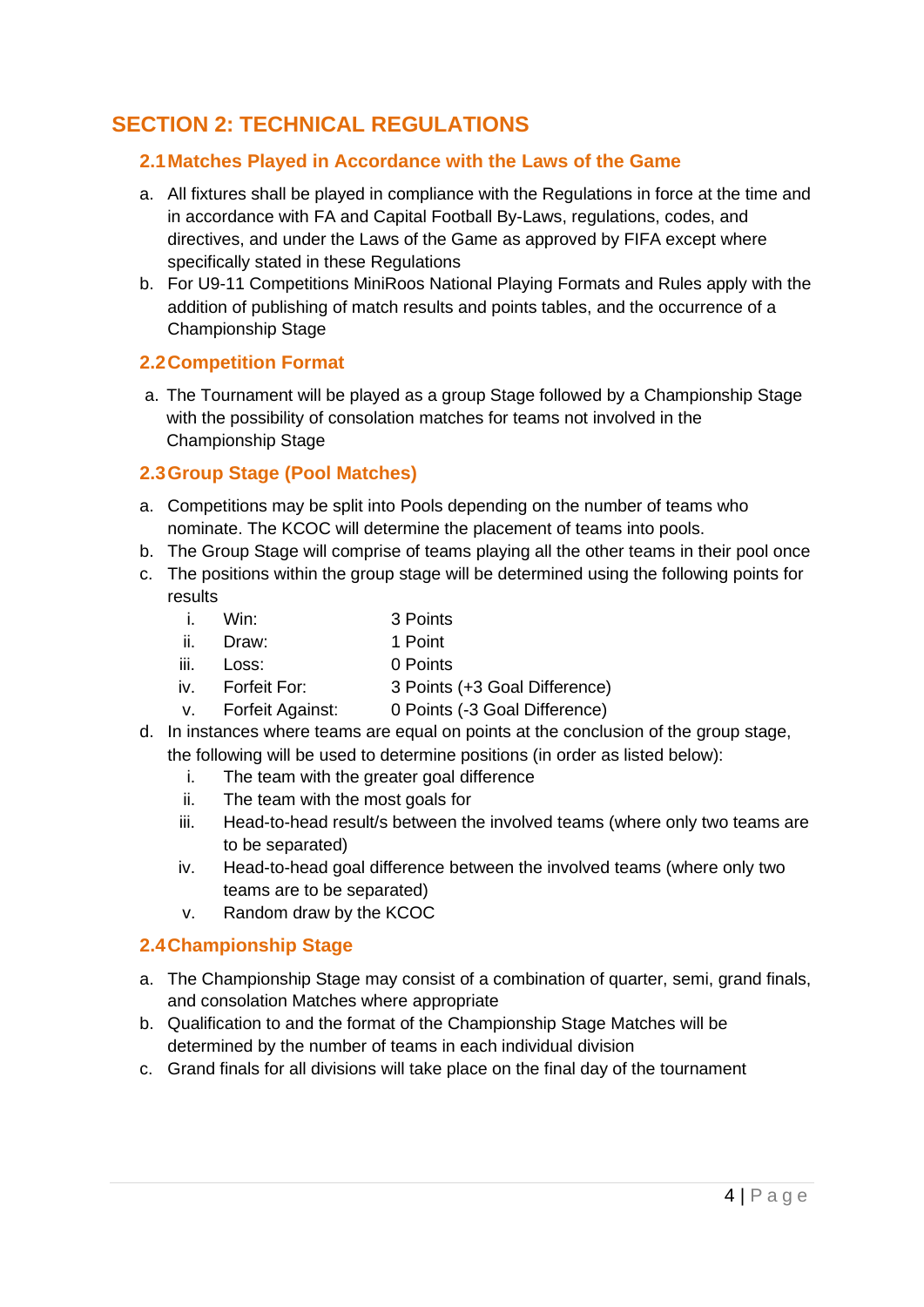## **2.5Divisions**

- a. Teams will be asked to nominate for their preferred division when registering
	- i. The practice of playing in a division below your ability is against the spirit of this tournament
	- ii. The KCOC will monitor results and take appropriate actions as required against teams who are found to have nominated for a lower division a. These actions may include but are not limited to having their competition points removed, moved to a higher division, and/or being ineligible for finals

b. In extreme cases this could also result in expulsion from the tournament

- b. The following Divisions may be offered to teams for nomination
	- i. Cup for Premier League Teams, district representative teams, academies and consistent Division One teams
	- ii. Plate for newly promoted Division One and Division Two teams
	- iii. Shield for teams from lower divisions
- c. Due to the history of the number of entries in certain age groups, not all divisions will be offered in all age groups
- d. The KCOC reserves the right to merge divisions and/or age groups based on the number of entries received
- e. If a division does not have enough teams to proceed, teams will be entered in the division that the KCOC deems suitable for their ability.
- f. If there are an odd number of teams in a division, the KCOC reserves the right to ask a team to move up/down a division as necessary to ensure equality in the draw across all Teams in both Divisions
- g. To allow for fair and efficient competition structures the KCOC reserves the right to apply the following maximum numbers to each division
	- i. Cup Division: 16 Teams
	- ii. Plate Division: 24 Teams
	- iii. Shield Division: 24 Teams
- h. Should a Team wish to nominate for a division that has already reached capacity, the team will be provided with the option of being placed in an alternate division, in the order listed below
	- i. The higher division of the nominated age group; or
	- ii. The corresponding division in the age group above; or
	- iii. Placed on a waiting list for that division (please note that this does not confirm your registration to the tournament)

# **2.6Grading of Teams**

- a. Teams are required to give information about their past season's performance as part of their registration (including domestic competition division and standings, and McDonald's Kanga Cup division and standings if applicable)
- b. The KCOC reserves the right to place a team in a different division to which they have nominated if their ability is questioned. The KCOC also reserves the right to reject changes to the team's nominated division after their registration has been accepted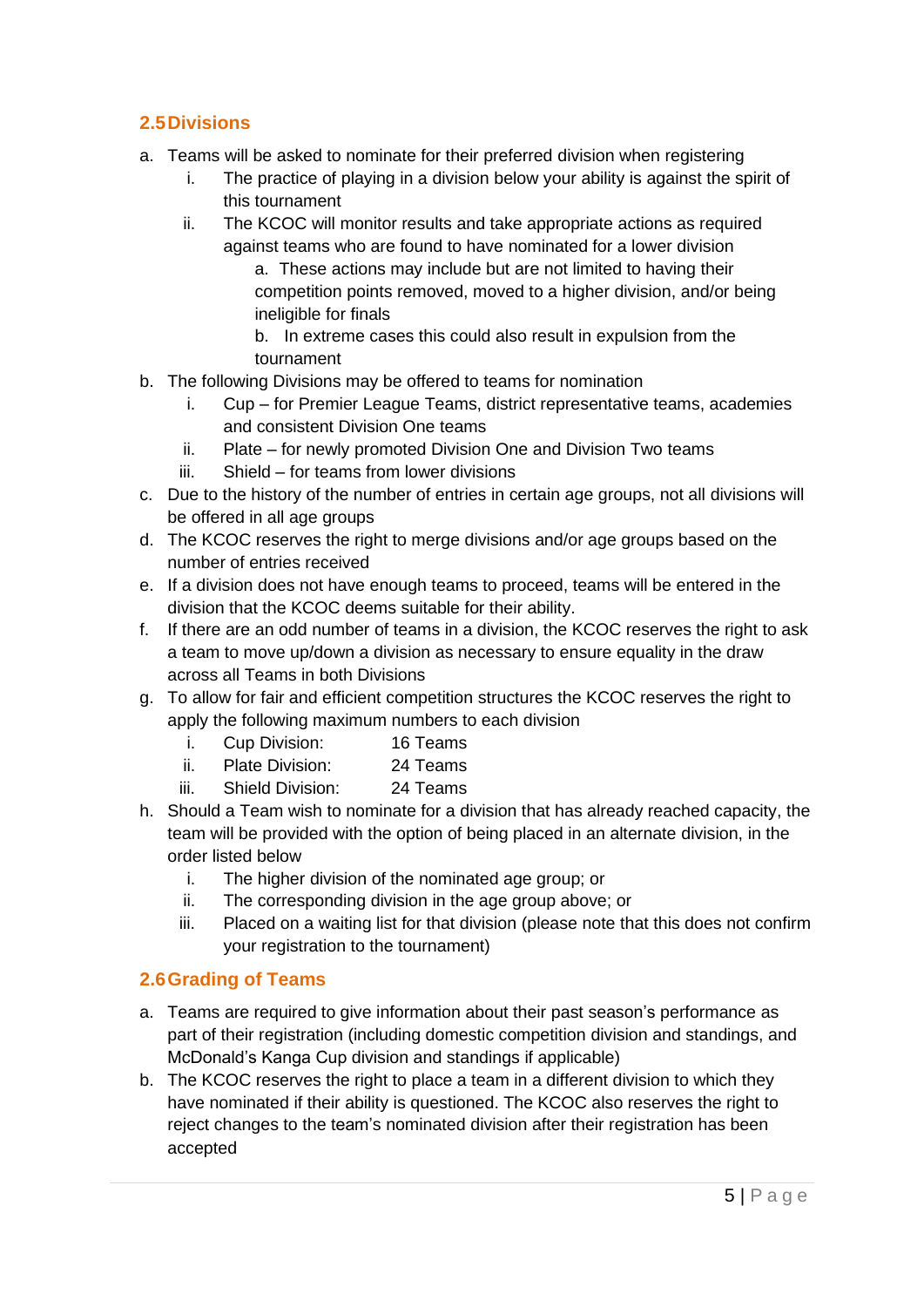## **2.7Team**

a. The following numbers of Players are the maximum numbers allowed to participate in a Match in each of the different age groups

| <b>Age Group</b> | <b>Players on field</b>     | <b>Maximum Players on Match Card</b> |
|------------------|-----------------------------|--------------------------------------|
| U <sub>9</sub>   | 7 (including 1 goalkeeper)  | 12                                   |
| U10-11           | 9 (including 1 goalkeeper)  | 14                                   |
| $U12-18$         | 11 (including 1 goalkeeper) | 16                                   |
| <b>AWD</b>       | 7 (including 1 goalkeeper)  | 16                                   |

b. Only Players who are listed on the Match Card will be eligible to take part in a Match. Teams who have more Players registered than the maximum number allowed will still only be allowed to use the maximum number in each Match

#### **2.8Match Balls**

- a. The KCOC will supply a match ball for each Match
- b. The match ball may not be changed at any time during the Match without the permission of the referee
- c. The following sizes are applicable to the different age groups:

| <b>Age Group</b>    | Ball   |
|---------------------|--------|
| U9                  | Size 3 |
| U <sub>10</sub> -13 | Size 4 |
| <b>U14-18, AWD</b>  | Size 5 |

#### **2.9Match Duration**

a. Playing times will be as follows in the different age groups

| <b>Age Group</b> | <b>Playing time</b> | <b>Half time interval</b> |
|------------------|---------------------|---------------------------|
| U <sub>9</sub>   | 2 x 20 minutes      | 5 minutes                 |
| $U10-11$         | 2 x 25 minutes      | 5 minutes                 |
| $U12-13$         | 2 x 30 minutes      | 5 minutes                 |
| $U14-18$         | 2 x 35 minutes      | 5 minutes                 |
| <b>AWD</b>       | 2 x 25 minutes      | 5 minutes                 |

- b. Due to tight scheduling, there will be no stoppage/injury time added on to any Match under any circumstances (including finals Matches)
	- i. In the event of a serious injury to a Player, the referee will stop the Match to allow the Player to be removed from the field of play (if appropriate) however the clock will continue
	- ii. The clock will also continue for stoppages that occur during half time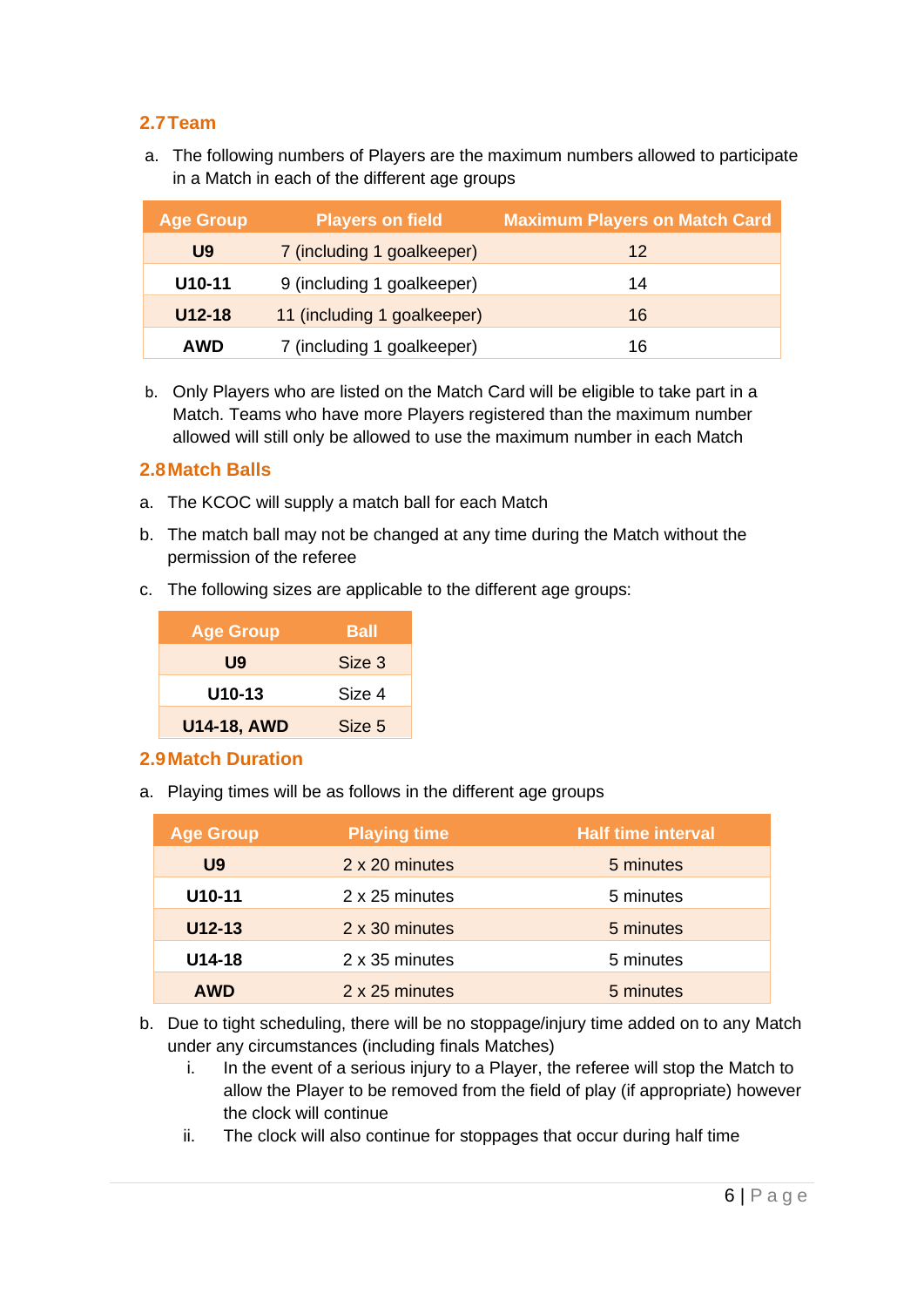# **2.10 Extra Time and Determining a Winner by Penalty Kicks**

- a. There will be no extra time played in any Group Stage Matches or Consolation Matches in the event of a draw at the conclusion of normal time
- b. Should scores be equal at the conclusion of a Championship Series Match, extra time shall be played as follows:

| <b>Age Group</b>  | <b>Duration of extra time</b> | <b>Half time interval</b> |
|-------------------|-------------------------------|---------------------------|
| <b>U9-11, AWD</b> | 5 minutes each way            | No interval               |
| U12-18            | 10 minutes each way           | No interval               |

- c. There shall be an interval of two (2) minutes at the end of normal playing time and the commencement of the first period of extra time, for all age groups
- d. If at the end of extra time, scores are still drawn, alternate kicks from the penalty mark shall be taken to determine the winner, in accordance with the procedures described in the Laws of the Game

#### **2.11 Results**

a. Results will be uploaded and available through Dribl (Kanga Cup's competition management system) as soon as practical after the completion of the Match.

#### **2.12 Interchanges**

- a. Unlimited interchanges of Players listed on the Match Card in accordance with the FIFA Laws of the Game will be allowed during all Matches in all age groups at the **Tournament**
- b. An interchange is only permitted when the referee has indicated that a change can be made, from the halfway line while the ball is out of play, except for U9-U11 who are allowed to interchange while the ball is in play
- c. If a Referee deems that a Team is contravening the spirit of the game by interchanging excessively to waste time or disrupt the flow of the Match, they may refuse to allow an interchange and caution the offending Team if deemed appropriate

## **2.13 Technical Area and Code of Conduct for the Technical Area**

- a. Only registered and eligible Players and Team Officials are allowed in the technical area during Matches. Teams can register up to three (3) Team Officials, who will be issued with accreditation to be worn at all times when inside the technical area and/or Match restricted areas
	- i. Additional Team Officials can be registered however Teams will only be issued with accreditation for three (3) Team Officials to be inside the technical area
- b. A maximum of three (3) Team Officials are allowed in the technical area at any one time
- c. Coaching and encouragement in suitable language is permitted from the Team bench and technical area but no comments are to be directed to or about referees, or opposing Players or Officials
	- i. Abusive or derogatory comments will not be tolerated. Offenders may be ordered from the facility by referees or McDonald's Kanga Cup staff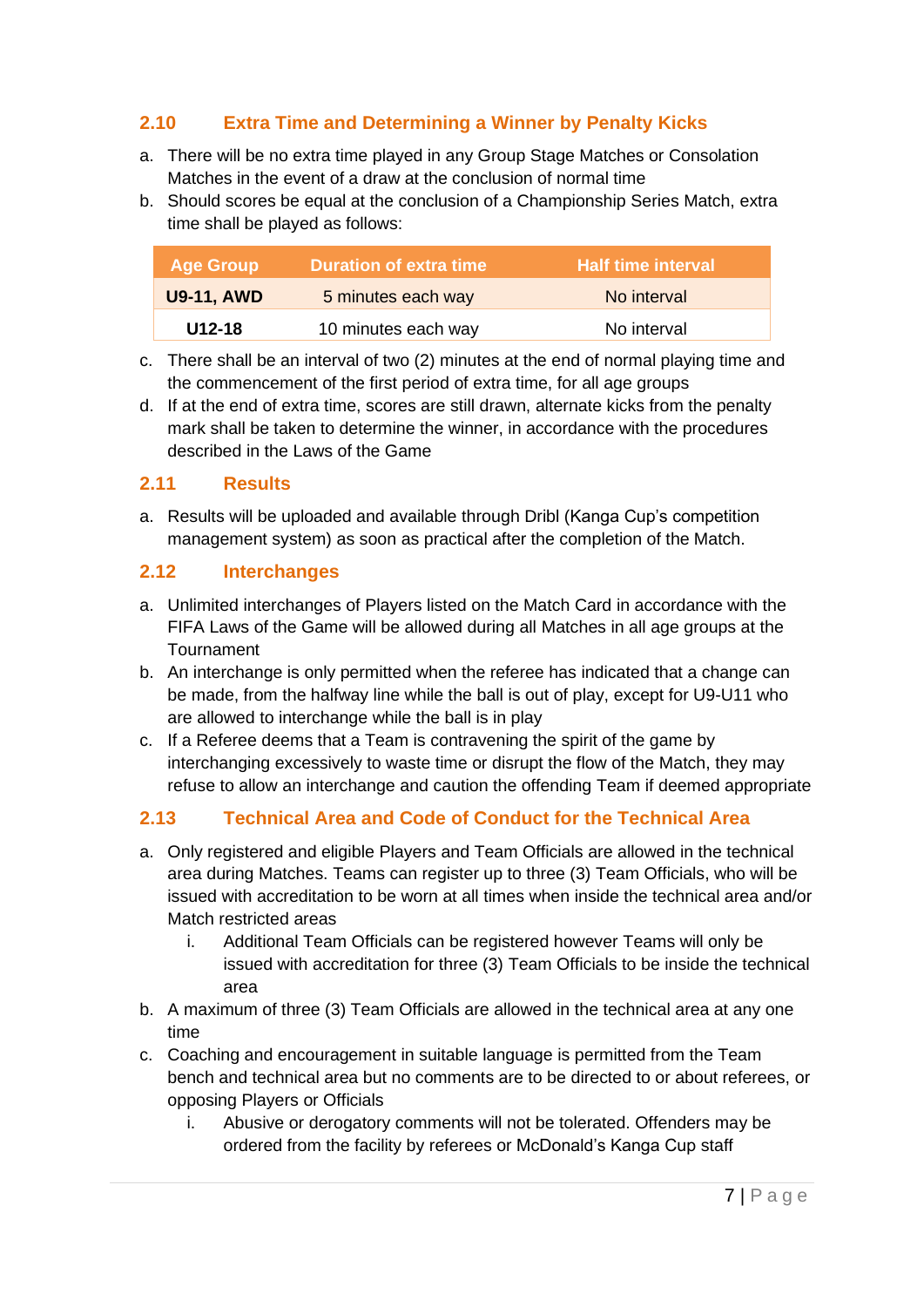## **2.14 Match Schedule**

a. The KCOC reserves the right to make changes in the Match schedule concerning Divisions, timings, and fields at any time in the lead up to and throughout the Tournament

#### **2.15 Venues**

a. The McDonald's Kanga Cup is mostly played on outdoor grass fields, with some outdoor synthetic pitches available for use if required

#### **2.16 Forfeits**

- a. Teams will be deemed to have forfeited a Match if:
	- i. They fail to fulfil an engagement to play a Match on the appointed date, time, or venue; or
	- ii. At the start of a Match they are unable to field:
		- a. Five (5) of their registered Players for U9 & AWD
		- b. Six (6) of their registered Players for U10-11
		- c. Seven (7) of their registered Players for U12-18; or
	- iii. They are unable to commence a Match within ten (10) minutes of the scheduled start of play
		- a. If both Teams are not ready to commence, the referee and assessor may consult with the Venue Manager to come to a decision regarding the result of the Match
		- b. The referee is the sole judge of time and no discussions around the time Teams take the field will be entered into
		- c. For a Team to claim a forfeit under the above regulation they must have taken the field and be ready to play
	- iv. They field or list on the Match Card an ineligible Player; or
	- v. Any other scenario within these Regulations or the KCDR that stipulates a forfeit of the Match
- b. In the event of any Team forfeiting its Match the following procedure shall take effect:
	- i. Full points allocated for the Match shall be forfeited to its opponents and the goals recorded according to three (3) goals scored by the Team getting the points to nil (0) by the Team who has forfeited.

#### **2.17 Abandoned Matches**

- a. Matches may only be abandoned by a decision of the Match Official
- b. A Match will be abandoned if:
	- i. Any Team has its playing numbers reduced for any reason to below:
		- a. Five (5) of their registered Players for U9 & AWD
		- b. Six (6) of their registered Players for U10-11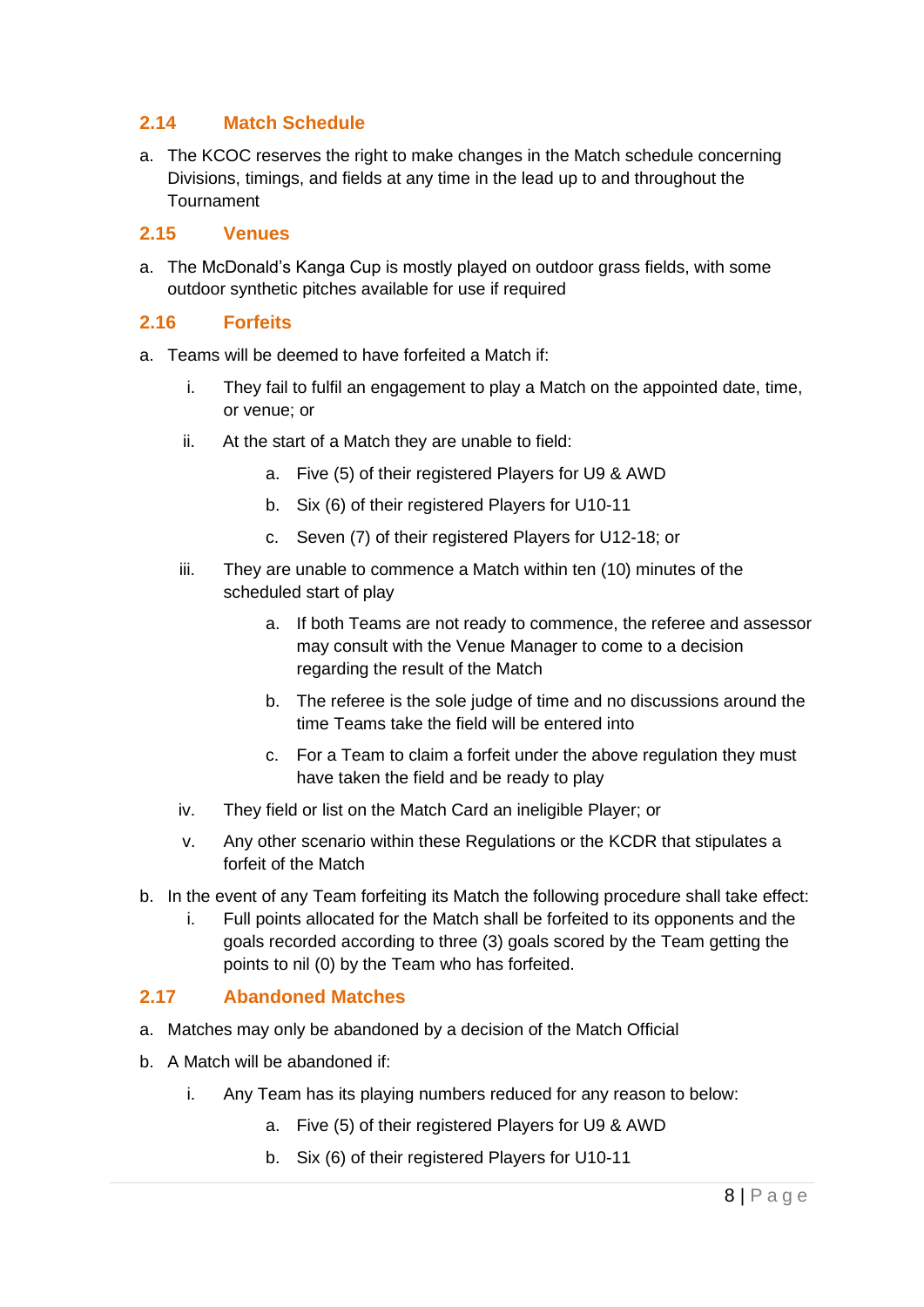- c. Seven (7) of their registered Players for U12-18
- ii. The lighting at the venue fails such that in the opinion of the Match Official it is impossible or unsafe to continue to play.
- iii. The Match Official determines that playing conditions have become unsafe or untenable for any reason, or
- iv. The Match Official, in consultation with security staff, KC staff and ground Officials, determines that the conditions for Players, coaches, Match Officials or supporters have become unsafe or untenable for any reason.
- c. Where abandonment occurs, the Match Official/s and appropriate ground staff are to provide a written report to the KCOC who shall determine the outcome based on the circumstances that brought about the abandonment
- d. If 80 percent or more of normal time of a Match has been played, then the score at the time of abandonment will stand unless the matter is referred to the KCOC Disputes and Disciplinary Manager
- e. If less than 80 percent of normal time of a Match has been played before the time of abandonment, the score at the time of the abandonment is null and void. The Match may be replayed in full at a time to be determined by KCOC, however there is no obligation to do so.
	- i. Where abandonment occurs and the KCOC determines that one (or both) of the competing Teams, or its Team Associates were directly responsible for the abandonment then one of the following outcomes may be imposed:
		- a. Match to be awarded as a "No Result". In this situation, no points will be awarded to either Team for that Match
		- b. Award Match result as 0-0 draw
		- c. Award result 3–0 to the non-offending Team unless the score at the time of abandonment was greater and in favour of the non-offending Team
		- d. Match result to stand
		- e. One or both Teams involved may be expelled from the Tournament
	- ii. In the event that the conduct of a particular Team brought about the abandonment, then that Team shall be asked to show cause as to why they should not be banned from the remainder of the Tournament. That advice should be in writing and delivered to the McDonald's Kanga Cup Headquarters no later than three (3) hours after the Match completion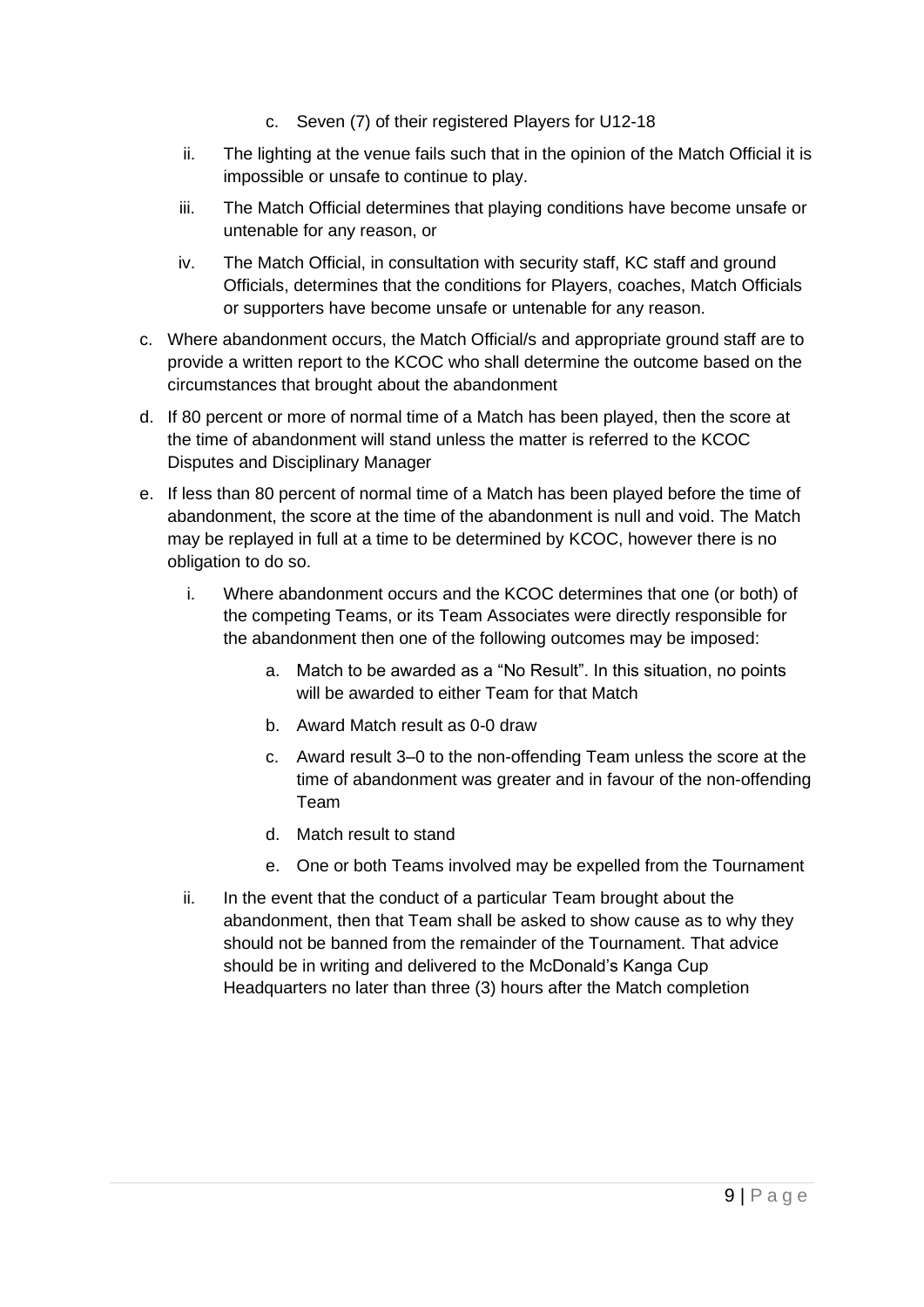# <span id="page-10-0"></span>**SECTION 3: ELIGIBILITY AND REGISTRATION**

## **3.1 Team Eligibility**

- a. Australian Teams
	- i. Entry to the McDonald's Kanga Cup is available to affiliated clubs and associations of an FA Member Federation, and schools. Under special circumstances permission may be granted by the KCOC for an academy or composite Team to participate in the Tournament
	- ii. All Australian Teams must be sanctioned by their association and Member **Federation**
	- iii. All Australian Teams must include a letter of sanction from their Member Federation to fulfil the protocols involved with visiting another part of the Australian Football Family. Letters of sanction need to state that the registered participants of the travelling Team are covered by the Member Federation's insurance. Please check with your Member Federation that this is the case
	- iv. Player details including name, date of birth and FFA number must be submitted with Player registrations.
		- i. In the case of interstate Teams, an official club letter verifying that the information provided is accurate must also be sent through to the KCOC
- b. International Teams
	- i. Entry to the McDonald's Kanga Cup is only available to an affiliated club of a member of an international Football Association affiliated with FIFA or a school
	- ii. All international Teams must include a letter of sanction from their National Football Association (or school) to fulfil the protocols involved with visiting another part of the International Football Family. International Teams must also have proof of travel insurance to cover personal accident or injury
	- iii. International Teams need to list their Players' names, dates of birth and provide official proof of age

## **3.2 Player Eligibility**

- a. All Australian Players must be registered with FA (as per the National Registration Regulations), indicated by a current FFA number
- b. All international Players must be registered with their respective club/school or National Association
- c. All Players must be registered to and play for the Team they are representing in the McDonald's Kanga Cup unless written approval is provided by the KCOC
- d. Players must be registered to their appropriate Team for the McDonald's Kanga Cup and can only play for that Team for the duration of the Tournament
- e. Players must be listed on the Electronic Team Sheet for any Match in which they take part
- f. Players must meet the age requirements for their particular age category
- g. Players agree to be bound by the McDonald's Kanga Cup Competition Regulations, KCDR and the McDonald's Kanga Code of Conduct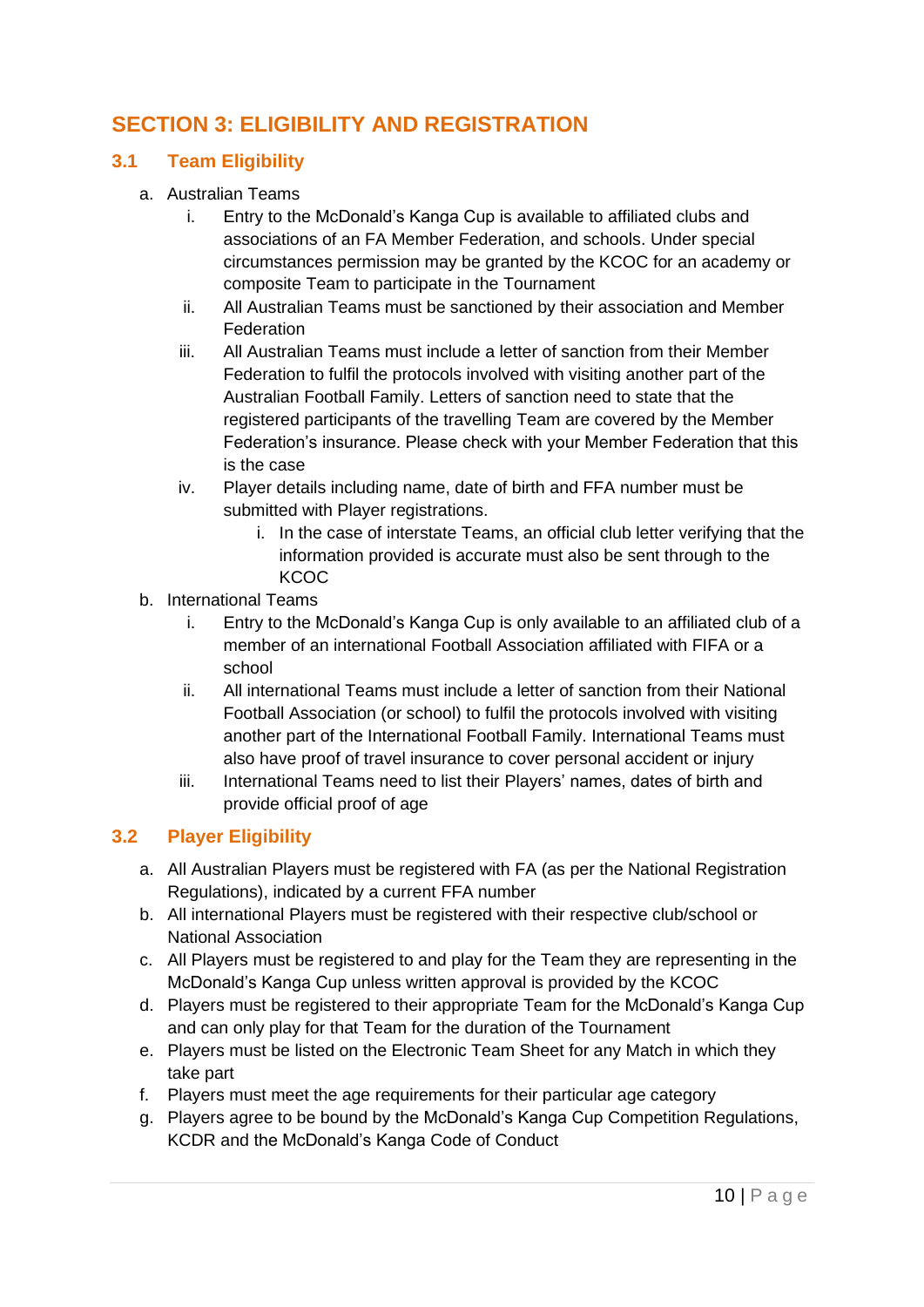## **3.3 Team Official Eligibility**

- a. All Team Officials must possess a Working with Vulnerable People card issued from the ACT Government or state equivalent
	- a. International Team Officials must apply for a [Working with Vulnerable People](https://form.act.gov.au/smartforms/servlet/SmartForm.html?formCode=1318) card prior to arriving in the country. For assistance please contact the KCOC.
- b. Team Officials must be registered to all Teams for which they will be acting as a Team Official
- c. Each Team will receive three (3) Team Official Identification passes in their Team kit
- d. These passes must be clearly displayed by all Team Officials throughout the Tournament, and any Team Officials who do not have their official identification will be unable to access the technical area during the Match

#### **3.4 Age Eligibility**

a. Age eligibility is determined by the Player's age as at 31<sup>st</sup> December in the year of the relevant McDonald's Kanga Cup

| <b>Age Group</b> | <b>Birth Date</b>                             |  |  |
|------------------|-----------------------------------------------|--|--|
| U <sub>9</sub>   | Born on or after 1 <sup>st</sup> January 2013 |  |  |
| U10              | Born on or after 1 <sup>st</sup> January 2012 |  |  |
| U11              | Born on or after 1 <sup>st</sup> January 2011 |  |  |
| U12              | Born on or after 1 <sup>st</sup> January 2010 |  |  |
| <b>U13</b>       | Born on or after 1 <sup>st</sup> January 2009 |  |  |
| U14              | Born on or after 1 <sup>st</sup> January 2008 |  |  |
| <b>U15</b>       | Born on or after 1 <sup>st</sup> January 2007 |  |  |
| U16              | Born on or after 1 <sup>st</sup> January 2006 |  |  |
| <b>U17</b>       | Born on or after 1 <sup>st</sup> January 2005 |  |  |
| U18              | Born on or after 1 <sup>st</sup> January 2004 |  |  |
| <b>AWD Mixed</b> | No age restriction                            |  |  |

#### **3.5 Registration Periods**

a. Any Team not registered when the Team registration period ends may be entered onto a waiting list but will not be guaranteed acceptance into the Tournament

#### **3.6 Player Identification**

- a. All Players will be required to have an image uploaded on Dribl during the Tournament.
- b. Opposition Team Managers will be able to view the player identification photos in Dribl and may request to see a Player's ID Card, in the event that a photo has not been uploaded if there are disputes over eligibility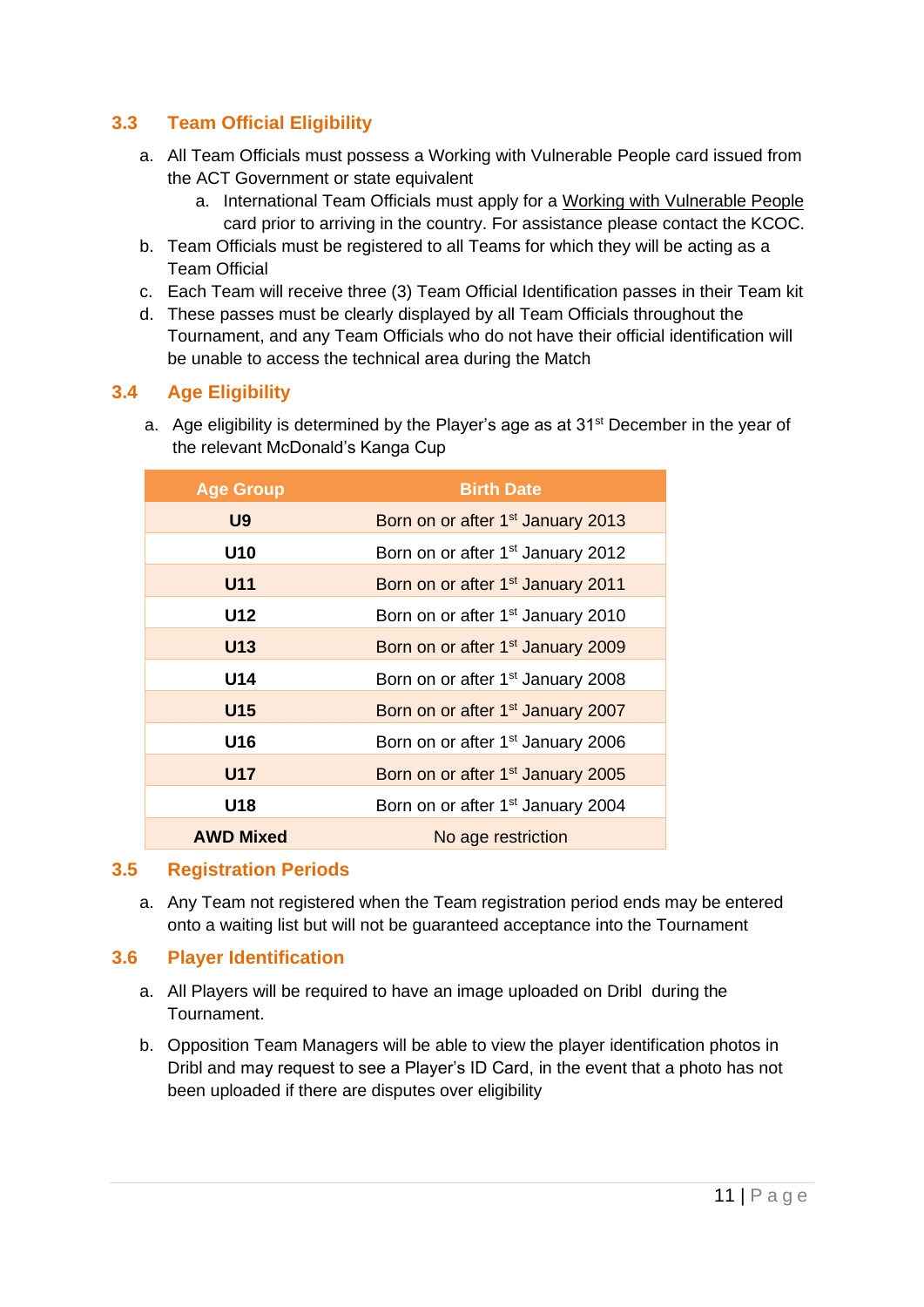#### **3.7 Tournament Identification**

- a. All registered participants (Players and Team Officials) will receive Tournament identification in the form of a wristband or Team Official accreditation to be worn throughout the week of the Tournament
- b. Wristbands or Team Official accreditation will be required for participants to participate in a Match, enter Tournament events or to take part in specials reserved for McDonald's Kanga Cup participants
- c. Before kick-off, the Referee will check that all Players listed on the Match Card have a valid Tournament wristband and Players without a wristband will be ineligible to take the field
- d. Broken wristbands will need to be produced at McDonald's Kanga Cup Headquarters for a new one to be obtained

#### **3.8 Dispensation Requests**

- a. Teams wishing to use a Player who does not fulfil all eligibility criteria mentioned above must make a formal request to the KCOC as per the official online form including all of the following details:
	- i. Player's name, FFA Number, Date of Birth
	- ii. Team name and Division
	- iii. Dispensation type
	- iv. Why the dispensation is required
- b. In considering the requests submitted, the KCOC shall take into account the following principles:
	- i. That it is an objective of the McDonald's Kanga Cup that all who wish to play football are given every opportunity to do so
	- ii. That no unfair advantage should accrue to a Team through the granting of the request

#### **3.9 Dispensation Approvals**

- a. There is no guarantee that requests submitted by Teams will be approved by the **KCOC**
- b. Approval of a request by the KCOC shall be for the current playing year only and shall be subject to renewal in any subsequent year. Failure to seek such approval will result in the imposition of a penalty up to the discretion of the KCOC

#### **3.10 Underage Players**

- a. Players can play up to two age groups above their birth year. Players wishing to play more than two years above their birth year must make a formal dispensation request, and must also provide all of the following:
	- i. A statement by the coach of the Team and President of the clubr assessing whether the Player's skill level is appropriate for competing in the age group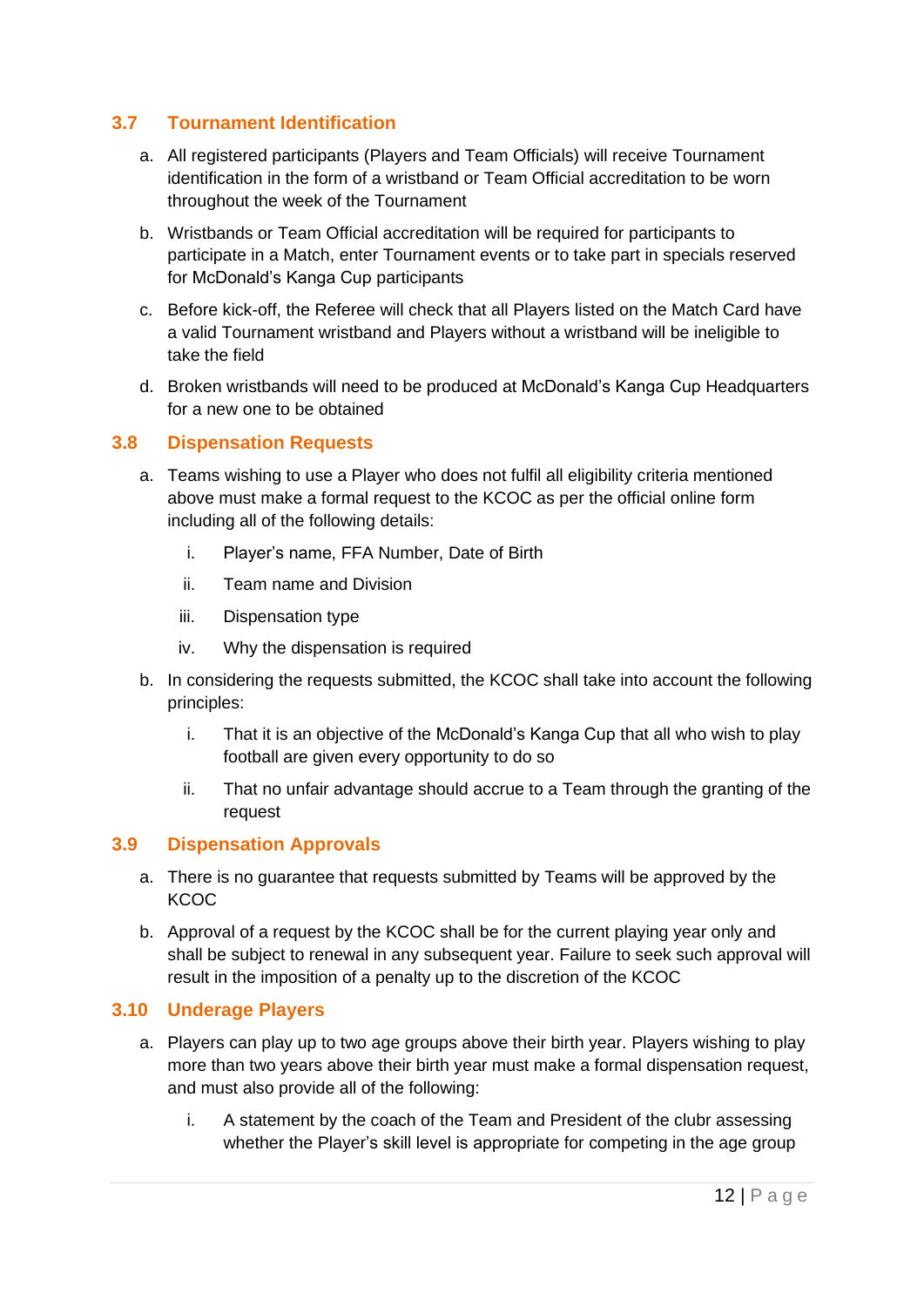- ii. A statement from the Player's parent acknowledging that the parent has been informed by the club of the physical, skill and emotional demands of playing in the higher age group
- iii. A medical/physio assessment completed by a qualified medical practitioner. The assessment must state that in their opinion the Player is physically and mentally capable of playing in the higher age group

#### **3.11 Overage Players**

- a. A Team wishing to play a Player in an age group below their birth year must make a formal dispensation request
- b. No Team shall be permitted to include more than one overage Player except in special circumstances
- c. In considering the request, the KCOC will take into account whether the Player has an impairment that renders them uncompetitive in their actual age group.
- d. If an impairment renders them uncompetitive in their actual age group a letter from the doctor will be required. Teams with overage Players may be required to compete in a higher age group as decided by the KCOC

#### **3.12 Relative Age Effect Players**

a. Players may be eligible to play for a Team in the age group below their birth year and be given status as an RAE Player as approved by the KCOC if they are born within the last three months of the year (October-December) and have height and weight results assessed below the 50th percentile as listed in the following table:

| <b>Age Group Applying</b><br>for Dispensation in | <b>Height (cm)</b>  |               | <b>Weight (kg)</b> |               |
|--------------------------------------------------|---------------------|---------------|--------------------|---------------|
|                                                  | <b>Male</b>         | <b>Female</b> | <b>Male</b>        | <b>Female</b> |
| U9                                               | 140                 | 139           | 33                 | 34            |
| <b>U10</b>                                       | 145                 | 145           | 37                 | 38            |
| U11                                              | 150                 | 153           | 42                 | 43            |
| <b>U12</b>                                       | 157                 | 159           | 47                 | 47            |
| U13                                              | 165                 | 162           | 52                 | 51            |
| <b>U14</b>                                       | 171                 | 163           | 57                 | 53            |
| U15                                              | 175                 | 164           | 62                 | 55            |
| U16                                              | 176                 | 165           | 66                 | 56            |
| U17                                              | 177                 | 165           | 68                 | 57            |
| <b>U18</b>                                       | N/A                 | N/A           | N/A                | N/A           |
| <b>AWD</b>                                       | No age restrictions |               |                    |               |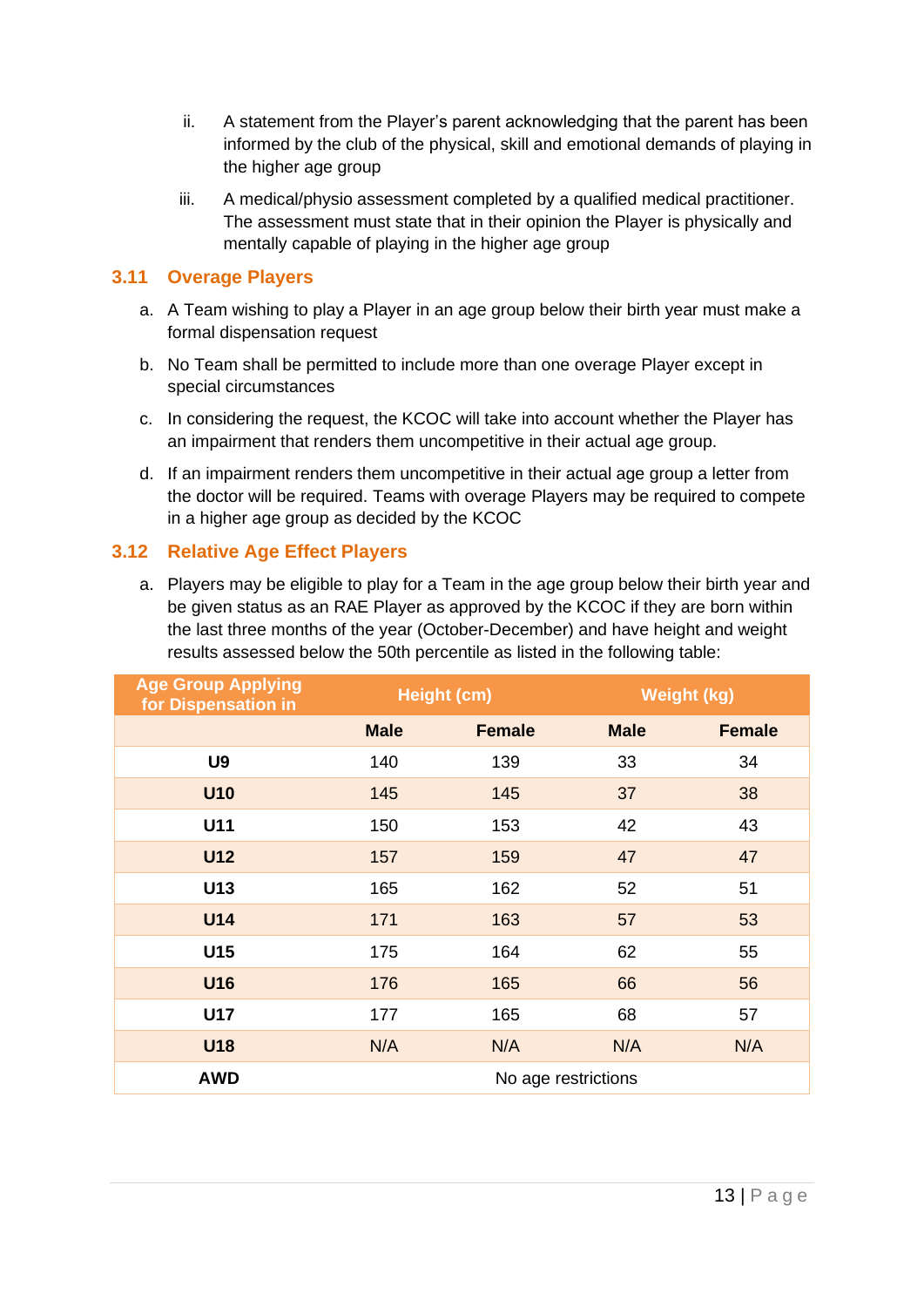- b. The following criteria also apply to RAE requests:
	- i. Exemptions for RAE Players do not apply to the U18 Divisions
	- ii. Teams are limited to a maximum of three RAE Players except in special circumstances
- c. A Team seeking exemption for an RAE Player must make a formal dispensation request

#### **3.13 Player Loans**

- a. Under the FA National Registration Regulations, Players are only allowed to be registered to and therefore play with one club at a time. A Team may borrow up to three Players from another club/s to play for their Team during the Tournament.
- b. Teams wishing to borrow Players from another club year must make a formal dispensation request, and must also provide:
	- i. Written permission from the Player's usual club releasing them for the duration of the Tournament
- c. This does not guarantee that your member federation will sanction your Team so you will need to seek clarification with them

#### **3.14 Composite Teams**

- a. Teams wishing to create a Composite Team with Players from different Clubs will need to be regarded as a representative Team by an association and must make a formal dispensation request. This will need to be accompanied by the following:
	- i. Written permission from each of the Players' usual clubs releasing them for the duration of the Tournament
	- ii. A letter from the Association or Club that the Team will be forming under, stating that they give permission for this to happen and will sanction the Team. Please note that there is no guarantee that your Member Federation will sanction your Team so you will need to seek clarification on this
- b. Academy Teams who nominate as a Composite Team may be restricted to competing in the Cup Division

#### **3.15 Female Players in Male Teams**

a. The playing of females in male Teams is permissible. They may be up to one year above the male age category in which they compete without requiring approval from the KCOC

#### **3.16 Entry fees and refunds**

- a. All fees paid through the registration platform are subject to a 5.3% processing fee on top of the regular amount
- b. A deposit of \$250 (plus processing fee) must be paid upon registration to confirm the Team's place in the Tournament
	- i. The deposit is non-refundable and cannot be transferred to another team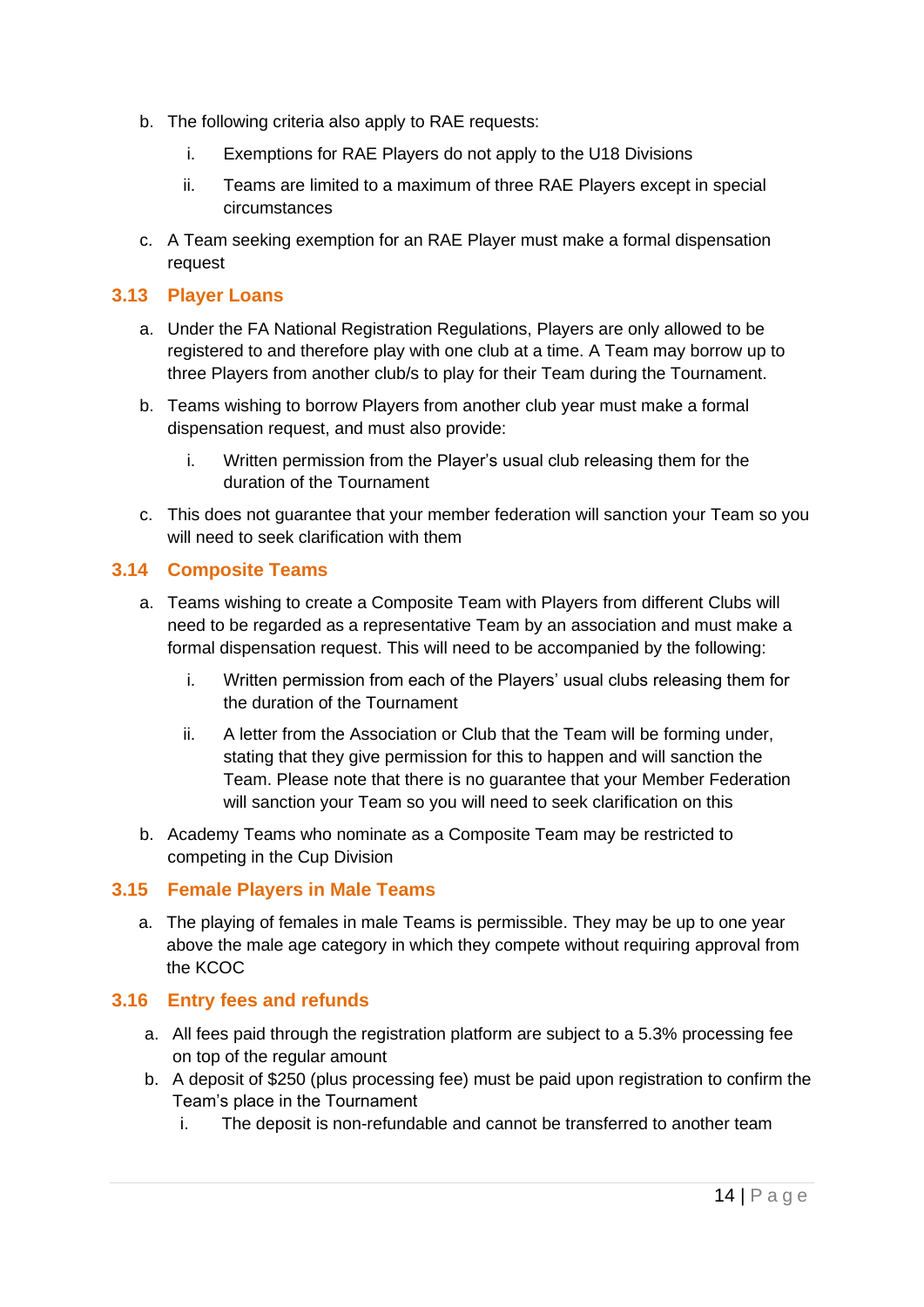#### **3.17 Withdrawals**

- a. The deposit paid upon registration will not be refunded if a team chooses to withdraw from the Tournament
- b. Teams who withdraw after May 27, 2022, will forfeit 100% of the entry fee, including the processing fee
- c. Any fees paid by teams outside of the entry fee (e.g., accommodation or travel costs) are solely the responsibility of the team and will not be covered by Capital Football

# <span id="page-15-0"></span>**SECTION 4: Electronic Team Sheets AND ONLINE RESULTS**

#### **4.1Match Cards**

- a. Only Players who are listed on the Electronic Team Sheet (ETS) in Dribl will be permitted to take part in the Match
- b. The ETS is required to contain the shirt number that each Player will wear for the duration of the Match
- c. An Official for each Team will be responsible for selecting the players who are participating in the match, 30 minutes prior to the Match commencing using the Dribl app. Any Player who is selected as 'Playing' on the ETS will be deemed to have played in that Match
- d. After selecting your players, an Official from each team is required to 'submit' their team, and 'confirm' the oppositions team.
- e. No alteration to the Match Card may be made without the consent of the opposing Team manager, who will be required to 'unconfirm' the team sheet to allow the alterations to be made
- f. Results will be deemed final once both Team Officials have confirmed the result with the referee. Once confirmation is received, scores will not be altered unless deemed necessary by the KCOC.

#### **4.2Online Results**

- a. Results will be entered online by the Results Manager at each Venue within one hour of the Match concluding and will need to be confirmed by each Team Manager within two hours
- b. If a Team has a score dispute please refer to the guidelines in the KCDR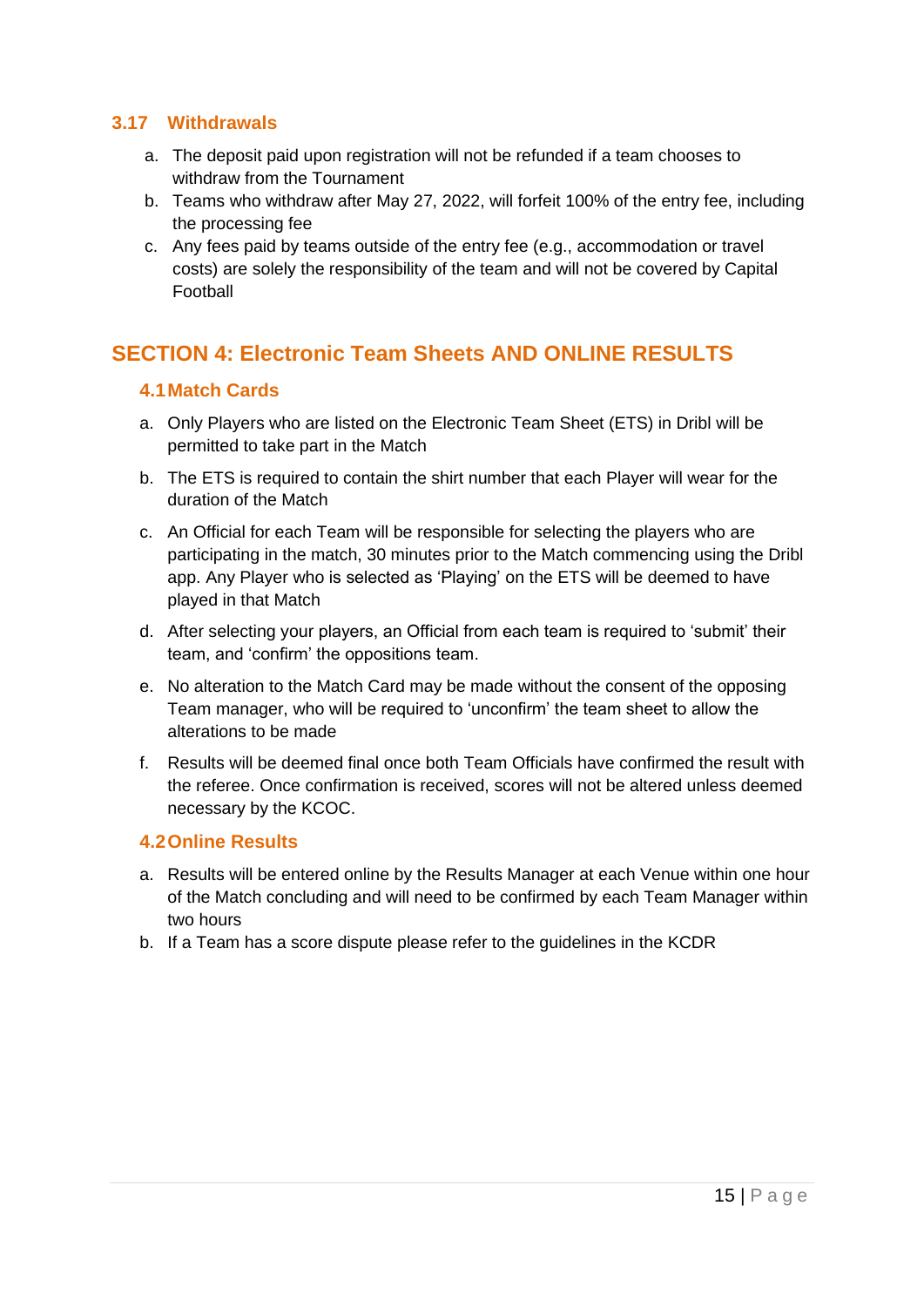# <span id="page-16-0"></span>**SECTION 5: REFEREES**

#### **5.1Referees**

- a. Australian or internationally registered referees will be assigned to Matches
- b. Teams must be prepared to provide an Assistant Referee if necessary
	- i. In Matches where just one (1) Assistant Referee has been allocated, the Team listed first on the draw will be responsible for providing an Assistant Referee
	- ii. In Matches where no Assistant Referee has been allocated, both Teams will be responsible for providing one (1) Assistant Referee each
	- iii. Assistant Referees provided by Teams will only be permitted to determine whether a ball is in/out of play
- c. Referees are evaluated by assessors throughout the week
	- a. These evaluations are used to determine future referee appointments including Championship Stage Matches

#### **5.2Referee Appointments**

a. The appointment of referees to Matches will be made by the KCOC, who may utilise such other persons as deemed necessary to assist in the carrying out of this responsibility

# <span id="page-16-1"></span>**SECTION 6: EQUIPMENT REGULATIONS**

#### **6.1Players' Basic Equipment**

- a. Players' basic equipment includes shirts, shorts, socks, shin guards and boots
- b. All Players are required to wear all items of basic equipment for each Match

#### **6.2Playing Uniforms**

- a. Each Team must have both a primary playing strip and alternate strip of another colour
	- i. Teams are responsible for informing the KCOC of their proposed primary and alternate playing strip colours during registration, as well as any changes to this afterwards
	- ii. If two Teams playing in a Match are wearing similar colours in the opinion of the referee, the Team named second in the draw will be responsible for using their alternate strip
	- iii. Team shirts must be the same across the Team, with a unique number on the back for each Player, as recorded on the Electronic Team Sheet
		- i. The numbers on the jersey must be of a contrasting colour to the jersey in the opinion of the Referee
		- ii. The sharing of shirts is not permitted during a Match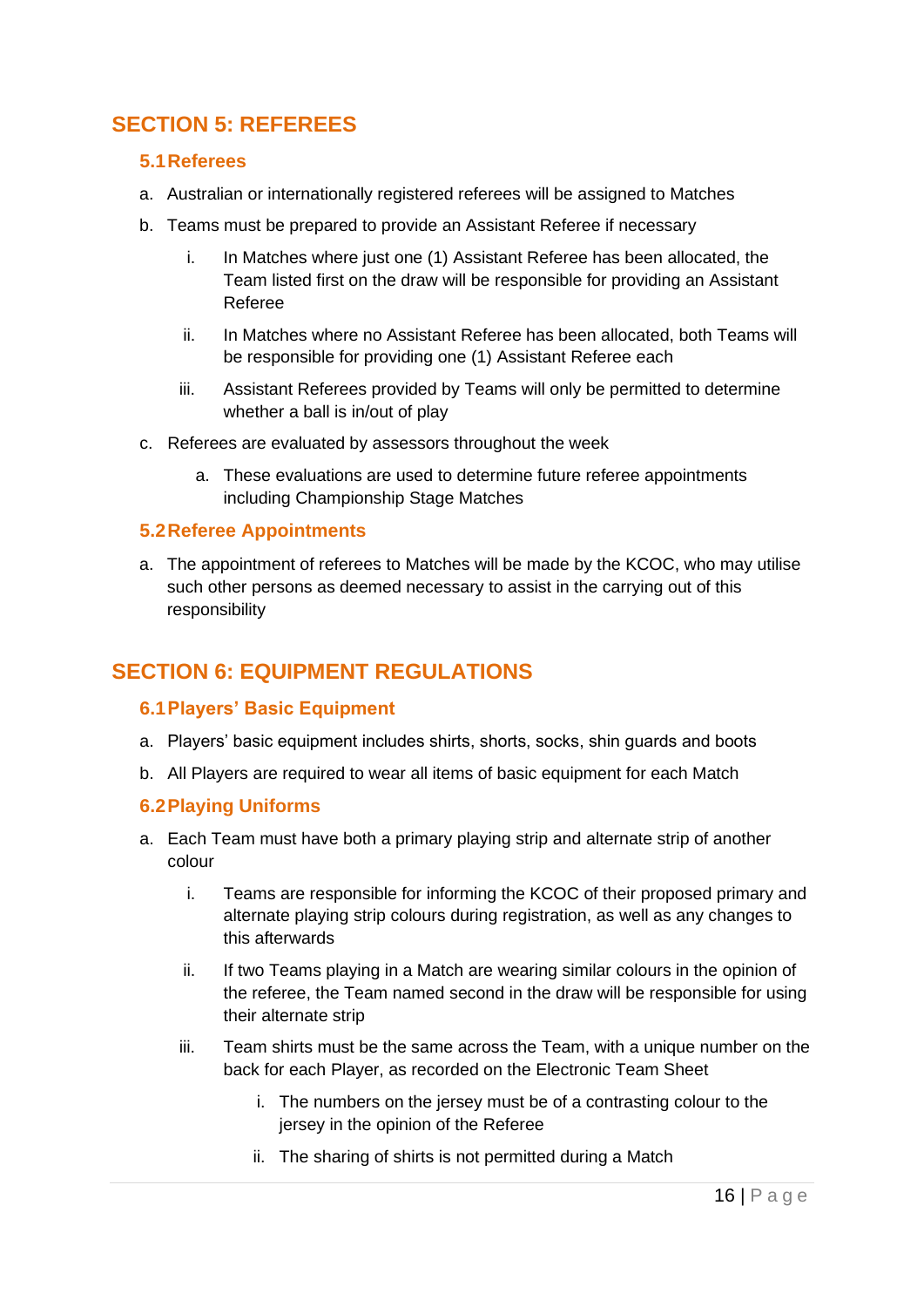- b. Socks must be long and matching across the entire Team
- c. Goalkeepers must wear a unique numbered shirt in a different colour to distinguish them from other Team members. They are also required to have an alternate strip in a different colour
- d. Goalkeepers can wear either shorts or tracksuit pants
- e. Non-dangerous protective equipment, for example headgear, facemasks and knee and arm protectors made of soft, lightweight padded material is permitted, as are goalkeepers' caps and sports spectacles
- f. Beanies can be worn
- g. Gloves can be worn; however they must be deemed to be not dangerous or excessive in material

#### **6.3Compression/Thermal Undergarments**

- a. Undershorts are permitted to be worn
	- i. They must be either the same colour as the shorts of the primary or secondary kit, or black, white or skin coloured
- b. Undershirts are permitted to be worn
	- i. They must be either the same colour as the sleeve of the primary or secondary kit, or black, white or skin coloured

#### **6.4Jewellery**

- a. All items of jewellery (including but not limited to necklaces, rings, bracelets, earrings, leather or rubber bands) are forbidden and must not be worn during Matches
	- i. Piercings or jewellery which are required for medical reasons may be granted an exemption